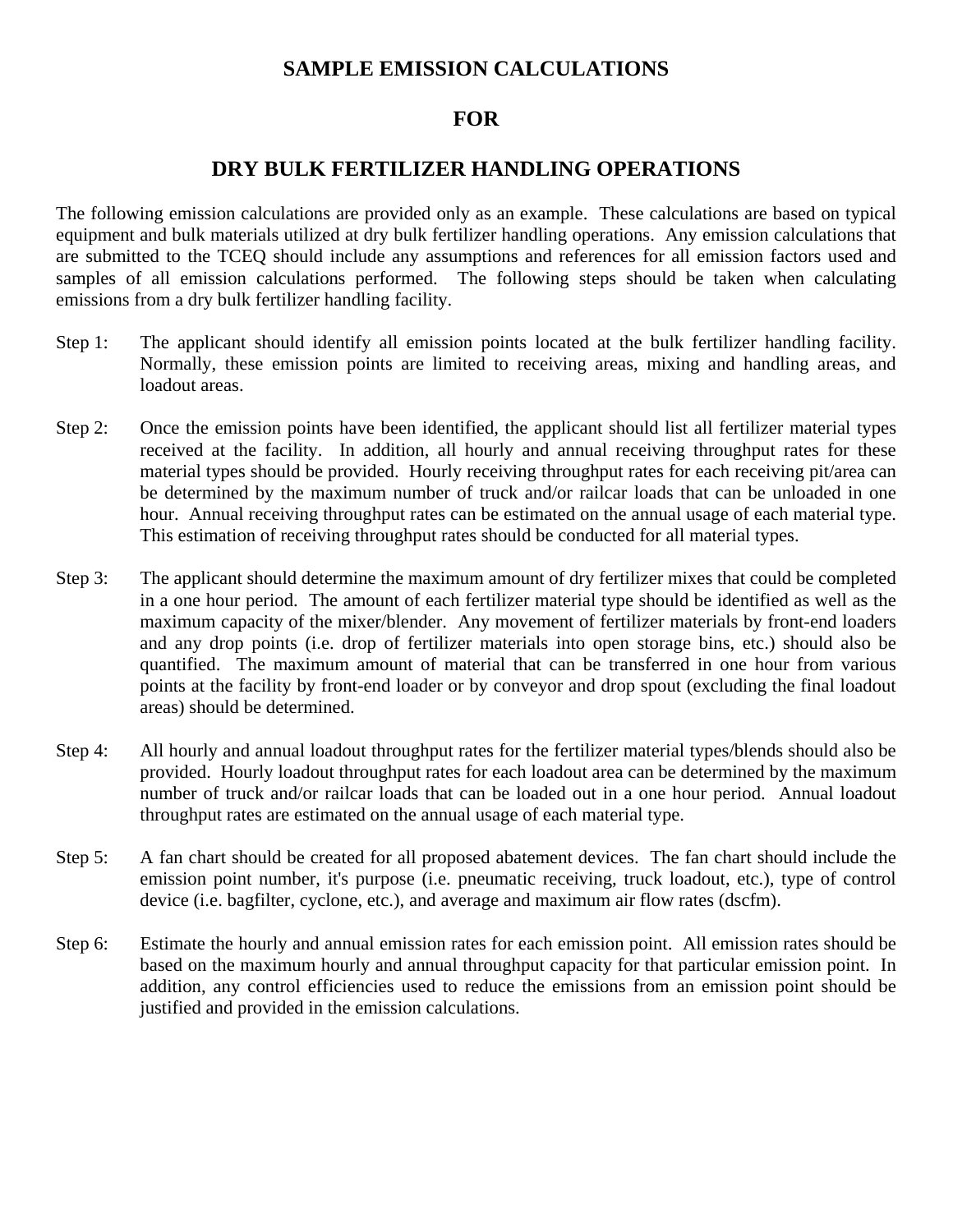## EXAMPLE CALCULATIONS

## Emission Points

Emission Point No. 1: Railcar Receiving Operations

Emission Point Nos. 2 & 3: Mixing/Handling Operations

Emission Point No. 4: Truck Loadout Operations

Fertilizer Materials Received at Railcar Receiving Area

| <b>Fertilizer Materials</b> | Tons/<br>RRcar | RRcars/<br>Hr | Max. Hrly<br>Rail Rec.<br>(TPH) | Max. Ann. Rail Rec.<br>(TPY) |
|-----------------------------|----------------|---------------|---------------------------------|------------------------------|
| Urea                        | 200            |               | 75                              | 4,000                        |
| Zinc Oxide                  | 200            |               | 75                              | 4,000                        |
| Ammonium<br>Sulphate        | 200            |               | 75                              | 4,000                        |
| Totals:                     |                |               |                                 | 12,000                       |

## Fertilizer Materials Mixed and Handled in Storage/Handling Building

| <b>Emission Point</b><br>No. | Purpose                                             | Max. Hrly<br>Handling<br>(TPH) | Max. Ann.<br>Handling<br>(TPY) |
|------------------------------|-----------------------------------------------------|--------------------------------|--------------------------------|
| 2                            | Drop from overhead conveyor<br>to open storage bins | 25                             | 6,000                          |
|                              | Transfer of materials by front-<br>end loader       | 25                             | 6,000                          |
| Totals:                      |                                                     | 50                             | 12,000                         |

## Fan Chart

| Emission<br>Point No. | Purpose      | <b>Control Device</b> | Max. Flowrate   | Avg. Flowrate   |
|-----------------------|--------------|-----------------------|-----------------|-----------------|
| $\Delta$              | Loadout Area | Baghouse              | $2,500$ (dscfm) | $2,000$ (dscfm) |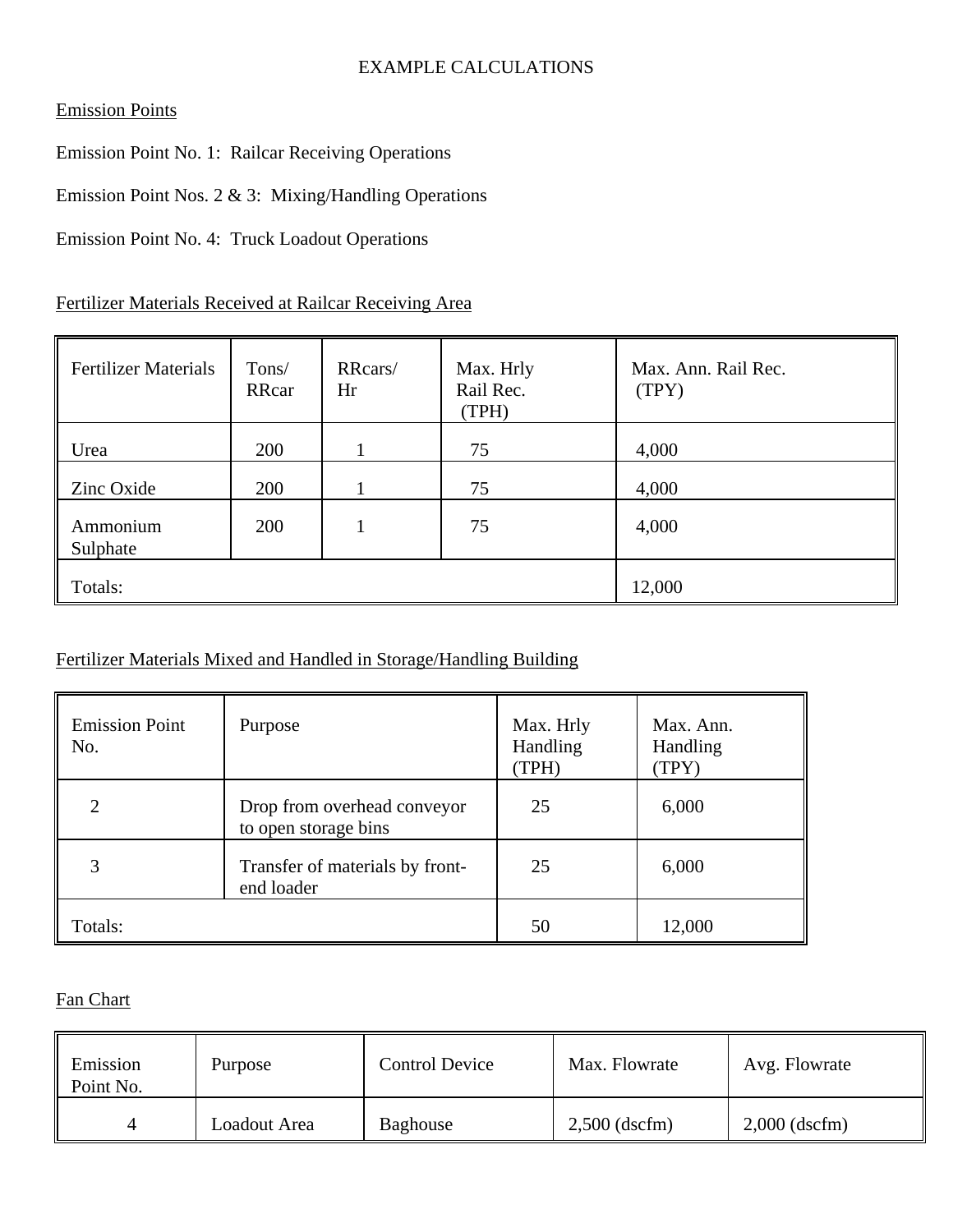### EMISSION CALCULATIONS FOR RAILCAR RECEIVING

# **1. RAILCAR RECEIVING OPERATIONS:**

- Assume that only one type of fertilizer material is received at a time.
- $\blacksquare$  Assume that the auger which transfers material from the receiving pad has a maximum hourly capacity of 75 tons.
- $\blacksquare$  Assume choke feeding will reduce emissions by 90%.
- Assume emissions from the receiving of fertilizer materials will be  $PM_{10}$  or smaller.

# *Hourly:*

$$
PM_{10} = 75 \frac{\text{tons}}{\text{hr}} \times 0.02 \frac{\text{lb}}{\text{ton}}^{\text{(a)}} \times (1-.90)^{\text{(b)}} = 0.15 \frac{\text{lbs}}{\text{lbs}}
$$

## *Annual:*

Total all fertilizer materials that will be received through the railcar receiving area per year.

Total Material Received =  $4,000$  tons/yr +  $4,000$  tons/yr +  $4,000$  tons/yr

$$
= \frac{12,000 \text{ tons/yr}}{2000 \text{ tons}} \times 0.02 \text{ lb}} \times (1-90)^{(b)} \times \frac{1 \text{ ton}}{yr} = 0.01 \text{ lbs}
$$

## **2 & 3 MIXING/HANDLING OPERATIONS**

- **EXECUTE:** Assume the conveyor that transfers received materials into individual open storage bins can transfer a maximum of 25 tons in a one hour period.
- $\blacksquare$  Assume front-end loaders can transfer a maximum of 25 tons in a one hour period from the storage bins to the mixer/blender.
- **EXECUTE:** Assume materials can be dropped into the open storage bins and be transferred by front-end loader simultaneously; therefore, the maximum hourly throughputs from each of these operations should be combined when calculating emissions.
- **EXECUTE:** Assume that since the storage/handling building is not totally enclosed, no control efficiency will be applied for the transfer operations conducted by conveyor or front-end loader.
- **EXECUTE:** Assume that since the mixer/blender room is totally enclosed and the mixer is not open to the atmosphere during the blending process, there will be no emissions from the mixing process.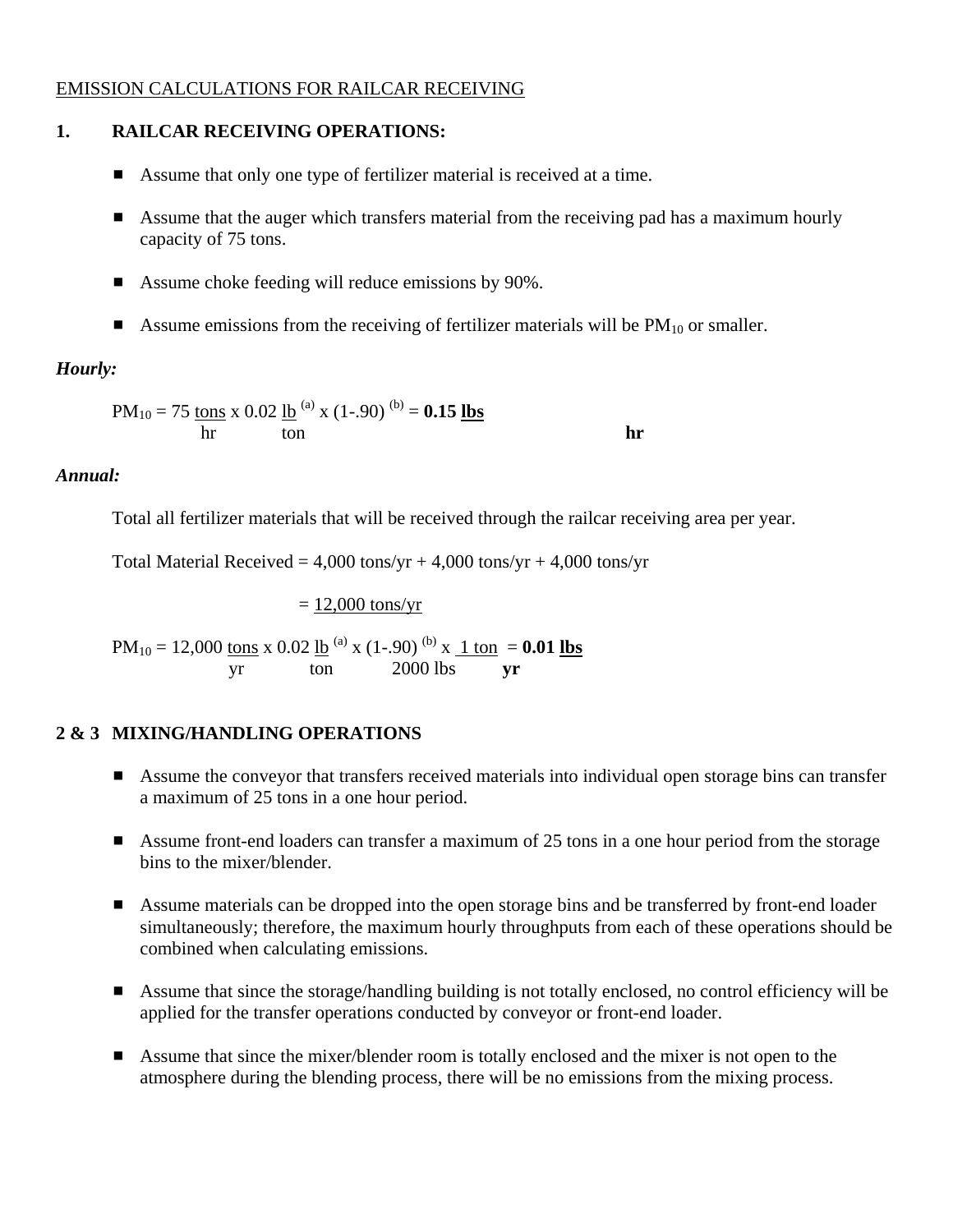### *Hourly:*

25 tons/hr  $+ 25$  tons/hr  $= 50$  tons/hr

$$
PM_{10} = 50 \frac{\text{tons}}{\text{hr}} \times 0.02 \frac{\text{lbs}}{\text{ton}}^{\text{(a)}} = 1.00 \frac{\text{lb}}{\text{hr}}
$$

### *Annual:*

Total all fertilizer materials that will be handled by conveyor or front-end loader in the storage/handling building.

Total Materials Handled =  $6,000$  tons/yr +  $6,000$  tons/yr

 $= 12,000$  tons/yr

 $PM_{10} = 12,000$  tons x 0.02 lbs<sup>(a)</sup> x 1 ton = **0.12 tons** yr ton 2000 lbs **yr** 

### **4. TRUCK LOADOUT:**

- Assume that no more than one truck will loadout at a time.
- $\blacksquare$  Assume that the maximum hourly capacity of the loadout spout is 50 tons.
- **Example 1** Assume that since the truck loadout area is enclosed, with suction being pulled, and the doors are closed while receiving fertilizer materials that this emission point will not have any fugitive emissions. The only emissions from this point will be point source emissions from the truck loadout bagfilter system.
- **E** Assume emissions from the bagfilter will be  $PM_{10}$  or smaller.

### *Hourly:*

 $PM_{10} = 0.01 \text{ gr}^{(c)}$  x 2,000 dscf x lb x 60 min = **0.17 lbs** dscf min 7000 grains hr **hr**

### *Annual:*

Total all materials that will be loaded out. The assumption can be made that all materials received will be loaded out.

Total Materials Loaded Out =4,000 tons/yr + 4,000 tons/yr + 4,000 tons/yr

 $= 12,000$  tons/yr

 $PM_{10} = 0.17$  lbs x 12,000 tons  $\div$  50 tons x  $\frac{1 \text{ ton}}{1 \text{ ton}} = 0.02$  tons hr yr hr 2000 lbs **yr** 

References: (all assumptions should be justified and references should be provided where applicable)